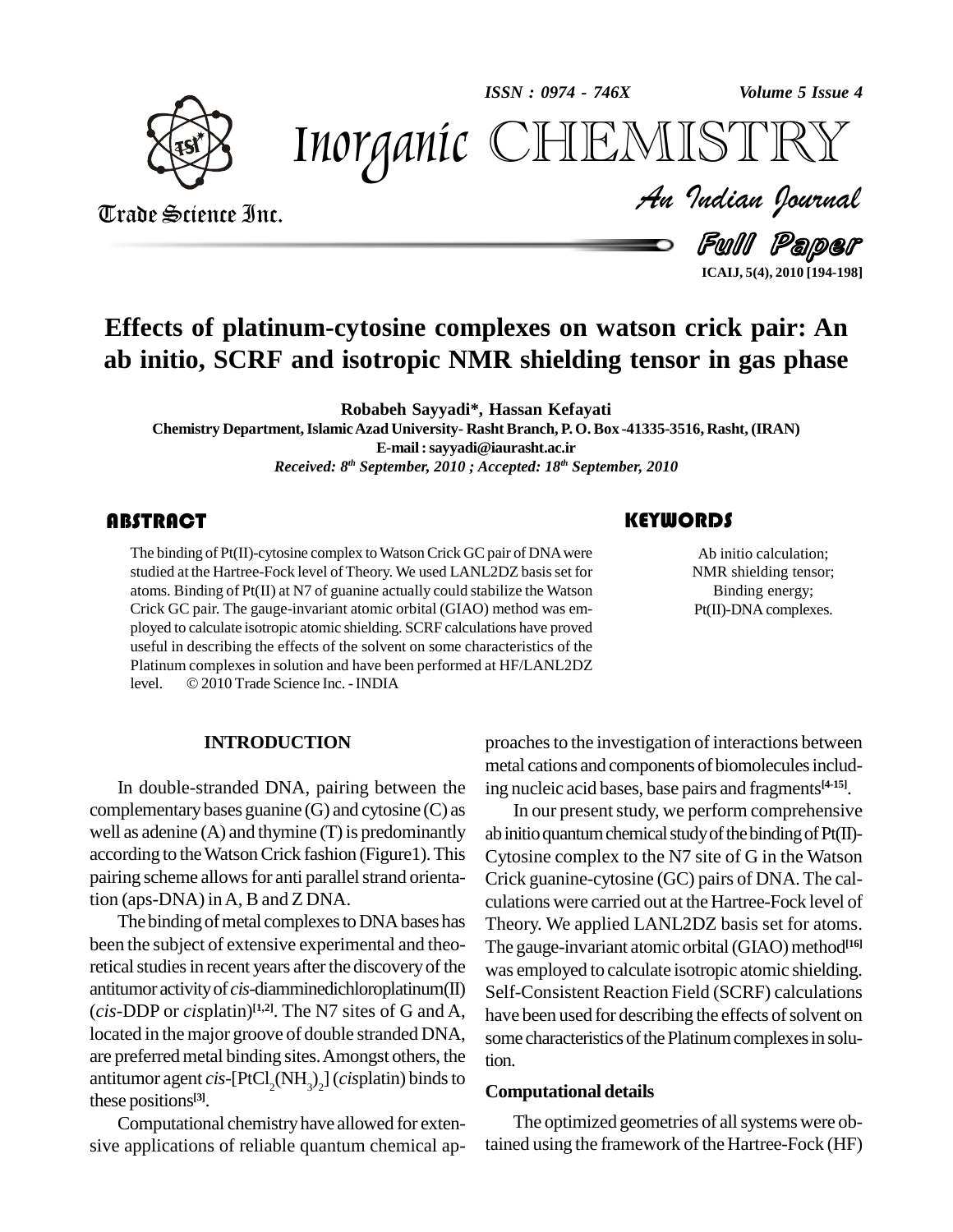

**Figure 1 : Complementary Watson- CrickATand GC base pairs and atomnumbering scheme of nucleobase**





**Figure** 2 **:** Optimized structure of trans-Pt(NH<sub>3</sub>)<sub>2</sub>G C1C2 and  $\frac{g}{d}$ **Pt(NH3)C1GC2 complexesin theHF/LANL2DZ**

level ofTheory. HF calculations are carried out with LANL2DZ basis set<sup>[17,18]</sup> using the Gaussian 98 series When of program**[19]**on personal computer.

**TABLE1 :Optimized bond length andhydrogen bondlength (A**˙ **) of platinum complexes and Watson Crick GC in HF/ LANL2DZ**

| <b>Bond length</b> | $Pt(NH_3)_2C1GC2$ | $Pt(NH_3)C1GC2$ GC2 |      |
|--------------------|-------------------|---------------------|------|
| $Pt-N7(G)$         | 2.06              | 2.10                |      |
| $Pt-N3(C1)$        | 2.09              | 2.10                |      |
| $Pt-N1(NH_3)$      | 2.11              | 2.08                |      |
| $Pt-N2(NH_3)$      | 2.11              |                     |      |
| $N1-H1(G)$         | 1.03              | 1.03                | 1.02 |
| $N2-H2(G)$         | 1.00              | 1.01                | 0.99 |
|                    | 1.01              | 1.00                | 1.00 |
| $C6-O6(G)$         | 1.27              | 1.30                | 1.24 |
| $N4-H4(C2)$        | 1.00              | 1.00                | 1.01 |
|                    | 0.99              | 0.99                | 0.99 |
| $C4-N4(C2)$        | 1.34              |                     |      |
|                    | 1.00              | 1.00                |      |
| $N4-H4(C1)$        | 1.00              | 1.00                |      |
| $C2-O2(C2)$        |                   | 1.24                | 1.24 |
| $O6(G)$ $N4(C2)$   | 2.10              | 2.10                | 1.98 |
| $N1(G)$ $N3(C2)$   | 1.91              | 1.75                | 1.93 |
| $N2(G)$ $O2(C2)$   | 1.73              | 1.71                | 1.91 |
| $O6(G)$ $N4(C1)$   | 2.07              | 2.18                |      |

| TABLE 2 : Optimized bond angles of platinum complexes at |  |
|----------------------------------------------------------|--|
| <b>LANL2DZ basis set</b>                                 |  |

| <b>Bond angles</b> | $Pt(NH_3)_2C1GC2$ | $Pt(NH_3)C1GC2$ |
|--------------------|-------------------|-----------------|
| $N7-Pt-N1$         | 87.99             | 95.23           |
| $N7-Pt-N2$         | 92.20             |                 |
| $N3-Pt-N1$         | 91.16             | 91.11           |
| $N3-Pt-N2$         | 88.93             |                 |

NMR analysis has been performed using LANL2DZ basis set at the HF level. The GIAO methods were used to calculate the isotropic NMR shielding at the HF/LANL2DZ of theory.

The interaction energies of the counterparts were estimated asthe energy difference between the com plex and the isolated components and were corrected for the basis set superposition error (BSSE). The Boys-Bernardi Counterpoise Method **[20,21]**, applied at the Platinum-Cytosine complex on Watson Crick pair GC geometry, is used to account forBSSE.According to this method:

# $\mathbf{E}_{\text{Corr}} = \mathbf{E}_{\text{Interaction}} + \Delta \mathbf{E}_{\text{BSSE}}$

**1-interaction energies and<br>
<b>Inorganic** CHEMISTRY<br> *Anorganic* CHEMISTRY where  $E_{Corr}$  is corrected-interaction energies and  $\mathbf{E}_{\text{BSSE}} = [\mathbf{E}^*]_{\text{Pt-C}} \cdot \mathbf{E}_{\text{Pt-C}}(\text{Complex})] + [\mathbf{E}^*]_{\text{GC}} \cdot \mathbf{E}_{\text{GC}}(\text{Complex})]$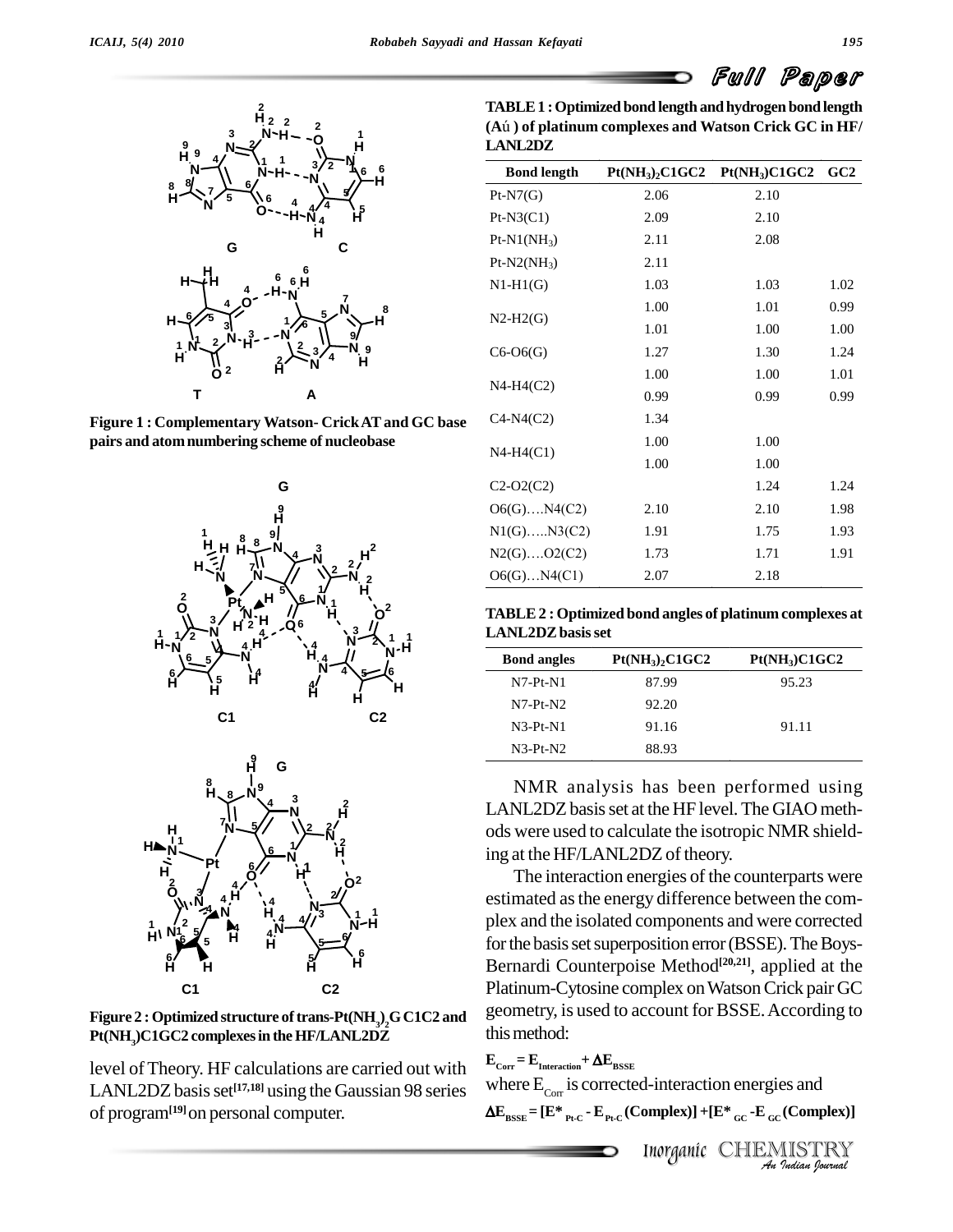|                      | <b>TABLE 3: Thermochemistry analysis of the platinum complexes at HF/LANL2DZ level</b> |                           |                   |                            |                    |                           |
|----------------------|----------------------------------------------------------------------------------------|---------------------------|-------------------|----------------------------|--------------------|---------------------------|
|                      |                                                                                        | $E$ (kcal/Mol)            |                   | <b>CV</b> (Cal/Mol-Kelvin) | S (Cal/Mol-Kelvin) |                           |
|                      | $Pt(NH_3), C1GC2$                                                                      | Pt(NH <sub>3</sub> )C1GC2 | $Pt(NH_3)_2C1GC2$ | $Pt(NH_3)C1GC2$            | $Pt(NH_3)_2C1GC2$  | Pt(NH <sub>3</sub> )C1GC2 |
| <b>Total Thermal</b> | 293.30                                                                                 | 264.56                    | 101.75            | 93.60                      | 184.33             | 173.76                    |
| Electronic           | 0.00                                                                                   | 0.00                      | 0.00              | 0.00                       | 0.00               | 0.00                      |
| Translational        | 0.89                                                                                   | 0.89                      | 2.98              | 2.98                       | 45.070             | 44.98                     |
| Rotational           | 0.89                                                                                   | 0.89                      | 2.98              | 2.98                       | 37.24              | 36.83                     |
| Vibrational          | 291.52                                                                                 | 262.78                    | 95.78             | 87.64                      | 102.02             | 91.95                     |

where  $E^*$  indicates that the energy of components at complex geometry calculated of Methods/Basis set of complex geometry.

The solvent effect is taken into account via the SCRF method. This method is based on Onsager reaction field 90ú. The bond angles of N7(G)-Pt-N1 and N7(G)theoryof electrostatic solvation.In thismodel, the sol vent is considered as a uniform dielectric with a given dielectric constant. The solute is placed into a cavity comple<br>within the solvent. SCRF approaches differ in how they Figure<br>define the cavity and the reaction field. Thomasiõs Po-bond in within the solvent. SCRF approaches differ in how they larized Continuum Model (PCM)<sup>[22]</sup> defines the cavity C1. The as a union of a series of interlocking atomic spheres.

#### **RESULTSAND DISCUSSION**

The structures of  $Pt(II)$  complexes with the Watson Crick GC base pairs were optimized using the HF/ LANL2DZ. The optimized structures (Pt(II) com plexes) are presented in figure 2. The most important structural parameters of these complexes are reported in TABLE 1 and 2.

The geometry of the GC moiety was identical to the Pt(II)-N7 and Pt(II)-N3 bonds were equal to  $2.06$  1554.1 the optimized geometry of the GC<br>the Pt(II)-N7 and Pt(II)-N3 bond<br>and 2.09 A° in the Pt(NH<sub>3</sub>)<sub>2</sub>C1GC and 2.09  $A^{\circ}$  in the Pt(NH<sub>3</sub>)<sub>2</sub>C1GC2 and 2.10 and 2.10<br> $A^{\circ}$  in the Pt(NH<sub>3</sub>)C1GC2. The bond angles of N7-Ptthe Pt(II)-N7 and Pt(II)-N3 bonds were equal to 2.06 155<br>and 2.09 A° in the Pt(NH<sub>3</sub>)<sub>2</sub>C1GC2 and 2.10 and 2.10 the<br>A° in the Pt(NH<sub>3</sub>)C1GC2. The bond angles of N7-Pt-<br>N in Pt(NH<sub>3</sub>)<sub>2</sub>C1GC2 and N3-Pt-N in Pt(1 in  $Pt(NH_3)$ , C1GC2 and N3-Pt-N in Pt(NH<sub>3</sub>)C1GC2 at distances ranging from 87 to 92, helphabel 3 is accepted<br>the above amounts were in agreement with the similar  $E_{\text{Total}} - E_0 = E_{\text{Rot}} + E_{\text{Trans}}$ complexes systems of experimental results<sup>[23-26]</sup>. These To results shown that the N7 site on guanine is a preferred

*Ansite.*<br>In the HF-SCF study, It was found that in the  $A_{H-BSSE}$  f In the TH BET state), It was found that<br>
Interactalated Watson Crick GC base pair the H-bo<br>
II(G)...N3(C2) and N2(G)...O2(C2) distance<br>
Interaction CHEMISTRY<br>
Interaction fournal<br> *Interganic* CHEMISTRY metalated Watson Crick GC base pair the H-bonding the value In the HF-SCF study, It was found that in the<br>metalated Watson Crick GC base pair the H-bonding the<br>N1(G)...N3(C2) and N2(G)...O2(C2) distances de- $N1(G) \dots N3(C2)$  and  $N2(G) \dots O2(C2)$  distances decrease while the H-bonding  $O6(G) \dots N4(C2)$  distances increase (TABLE 1).

The PtCl<sub>4</sub><sup>2</sup> complex, on the other hand, has  $D_{4h}$ symmetry but owing to the loss of this symmetry in Platinum complexes, X-Pt-Y (X,Y=N7(G),N3(C) or<br>N7(G), N(NH3)) angles differ from the ideal value of<br>90ú . The bond angles of N7(G)-Pt-N1 and N7(G)- $N7(G)$ ,  $N(NH3)$ ) angles differ from the ideal value of Pt-N2 are 87.99 and 92.20, respectively and the angles of N3-Pt-N1 and N3-Pt-N2 in the Pt(NH3)2GC1C2 complex are 91.16 and 88.93, respectively as seen in Figure 2. These results show the existence of hydrogen bond intraction between the O6 guanine and H4 (N4H)-C1. These data imply that  $Pf(I)$  binding to N7 guanine acidifies the proton at N1 and N2, thereby facilitating deprotonation of this site. On the other hand, this binding causes acidity of N1H and N2H on guanine increased and basicityO6 decreased.

the optimized geometry of the GC pair. The lengths of for the Pt( $NH_3$ )<sub>2</sub>CTGC2 and Pt( $NH_3$ )CTGC2 are –<br>the Pt(ID-N7 and Pt(ID-N3 bonds were equal to 2.06 1554.15 and –1497.96, respectively. These results and The computed stabilization energies(Hartree) of  $Pt(NH<sub>3</sub>)<sub>2</sub>C1GC2$ ,  $Pt(NH<sub>3</sub>)C1GC2$  and GC2 in gas phase with HF/LANL2DZ level are -1554.59, - 1498.36 and -931.76, respectively. Therefore, increasing of coordination number of  $Pt(II)$  complex and binding of Pt(II) to N7 of guanine increase the stability of theWatsonCrick base pair.Zero point energy(Hartree) for the Pt(NH<sub>3</sub>),C1GC2 and Pt(NH<sub>3</sub>)C1GC2 are  $-$ 17 of guanine increase the stability of<br>c base pair. Zero point energy (Hartree)<br> $_{2}C1GC2$  and  $Pt(NH_{3})C1GC2$  are  $$ the Watson Crick base pair. Zero point energy (Hartree)<br>for the Pt(NH<sub>3</sub>)<sub>2</sub>C1GC2 and Pt(NH<sub>3</sub>)C1GC2 are  $-$ <br>1554.15 and  $-1497.96$ , respectively. These results and thermo chemistry analysis are shown that  $Pt(NH_3)_2C1GC2$  complex is stable than the  $Pt(NH<sub>3</sub>)C1GC2$  complex (TABLE 3). The data of **EXAMPLE** 3 is accepted into following equation:<br>  $\mathbf{E}_{\text{Total}} - \mathbf{E}_0 = \mathbf{E}_{\text{Rot}} + \mathbf{E}_{\text{Trans}}$ 

To check whether BSSE can significantly influence the result, we also employ an ab initio BSSE-free method. TABLE 4 shows the value of BSSE and E  $I_{\rm HBSSE}$  for the structures. Clearly, for the all complexes, the values of BSSE are rather small and is negligible.

The NMR shielding tensors were calculated using GIAO method at HF/LANL2DZ level. The isotropic part  $\sigma_{\text{iso}}$  of  $\sigma$  is measured by taking the average of  $\sigma$ 

Full Paper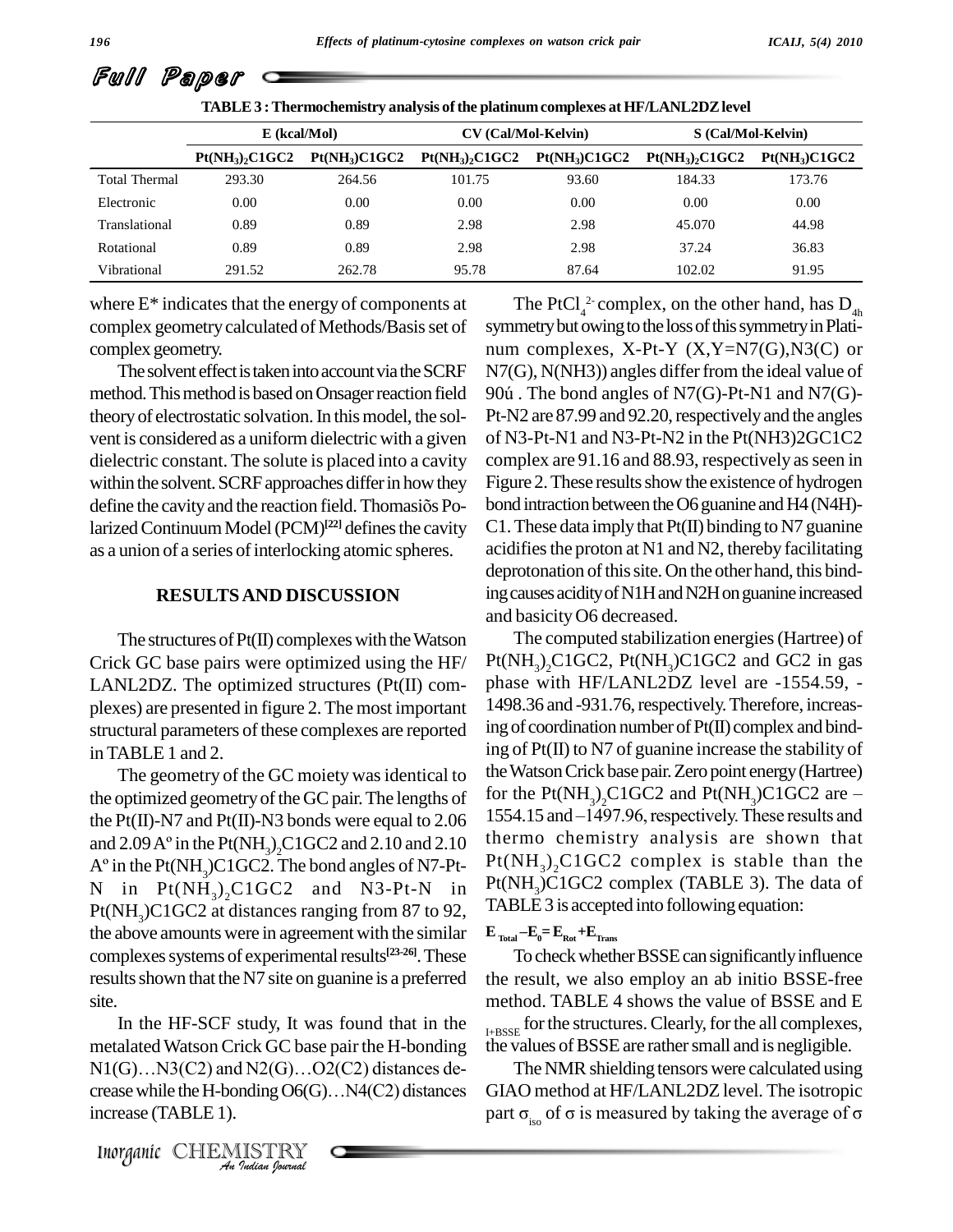Full Paper

**TABLE** 4 **:**  $E_1$  (Interaction energies), BSSE and E<sub>I+BSSE</sub> **(Hartree)for complexes atHF/LANL2DZlevel**

| Complex              | ${\bf E_I}$ | $E_{I+BSSE}$ | <b>BSSE</b> |
|----------------------|-------------|--------------|-------------|
| $Pt(NH_3)$ , $ClGC2$ | $-0.8298$   | $-0.8381$    | $-0.0083$   |
| $Pt(NH_3)C1GC2$      | $-0.8897$   | $-0.8990$    | $-0.0093$   |

**TABLE5 :Relative (toTMS)shiftsinppmfor <sup>13</sup>C-NMRofPt complexes usingGIAO method at HF/LANL2DZ.TMS:isotropic hydrogen shielding tensor= 33.62 at HF/LANL2DZ andGIAOmethod**

| Atom                        | $Pt(NH_3)_2C1GC2$ | $Pt(NH_3)C1GC2$ | GC2   |
|-----------------------------|-------------------|-----------------|-------|
| $H1(N^1H_3)$                | 0.49              |                 |       |
| $H2(N^1H_3)$                | 0.12              |                 |       |
| $H3(N^1H_3)$                | 2.87              |                 |       |
| $H1(N^2H_3)$                | 0.34              | 3.48            |       |
| $H2(N^2H_3)$                | $-0.18$           | $-0.16$         |       |
| $H3(N^2H_3)$                | 2.97              | $-0.04$         |       |
| H1(C1)                      | 8.22              | 8.01            |       |
| H6(C1)                      | 9.13              | 8.86            |       |
| H5(C1)                      | 6.83              | 6.56            |       |
| $H4(N4H2)$ in<br>C1         | 5.59              | 5.72            |       |
| $H4(N4H2)$ in<br>C1         | 8.85              | 6.90            |       |
| H9(G)                       | 8.95              | 8.71            | 7.34  |
| H8(G)                       | 8.76              | 8.47            | 8.17  |
| H1(G)                       | 14.99             | 15.78           | 13.53 |
| $H2(NH2$ in G)              | 11.60             | 11.31           | 8.64  |
| $H2$ (NH <sub>2</sub> in G) | 6.32              | 6.64            | 4.63  |
| H1(C2)                      | 7.95              | 8.01            | 6.69  |
| H6(C2)                      | 8.84              | 8.86            | 8.08  |
| H5(C2)                      | 6.68              | 6.56            | 6.28  |
| $H4(NH2$ in C2)             | 4.55              | 4.19            | 4.70  |
| $H4(NH2$ in C2)             | 7.73              | 6.01            | 11.04 |

with respect to the orientation to the magnetic field, i.e.,  $\sigma_{iso} = (\sigma_{11} + \sigma_{22} + \sigma_{33})/3$ . The results calculated are sum-<br>marized in TABLE 5 and 6.

Ab initio calculations yield the data in TABLE 5 and 6 show that the values for the chemical shifts to TMS of the H1(G) and H2( H-bonding NH<sub>2</sub> in G) atoms for metalated Watson-Crick GC are larger than nonmetalated while H4(H-bonding NH<sub>2</sub> in C2) and guanin  $N7(G)$  (to  $NH<sub>4</sub>$ +) atoms in the metalated Watson-Crick GC have been decreased.

The effect of solvent on the Platinum complexes show that with the increase of dielectric constants of solvent, the polar solute-solvent intraction has been in-

**TABLE6 :Relative (toNH4+)shiftsinppmfor <sup>15</sup>N-NMRofPt complexes, using GIAO method at HF/LANL2DZ.The <sup>15</sup>N- NMR** of Pt-complexes, using GIAO method at HF/LANL2DZ. The <sup>15</sup>N-Complexes, using GIAO method at HF/LANL2DZ. The <sup>15</sup>N-COMPLEX PH/MR chemical shift ( $\delta = \sigma_{\rm iso}^{\rm TMS} - \sigma_{\rm iso}^{\rm Sample})$ . NH<sub>4</sub>+: Isotropic **nitrogen shielding tensor= 258.4809 at HF/LANL2DZand GIAOmethod**

| Atom                  | $Pt(NH_3)_2C1GC2$ | $Pt(NH_3)C1GC2$ | GC2    |
|-----------------------|-------------------|-----------------|--------|
| $NI(NH_3)$            | $-38.39$          |                 |        |
| $N2(NH_3)$            | $-41.10$          | $-59.38$        |        |
| NI(Cl)                | 127.03            | 126.16          |        |
| N4(C1)                | 82.85             | 86.79           |        |
| N3(C1)                | 134.43            | 125.67          |        |
| N9(G)                 | 149.66            | 146.21          | 137.73 |
| N7(G)                 | 175.41            | 176.21          | 318.09 |
| N1(G)                 | 144.31            | 141.31          | 143.54 |
| $N2$ ( $NH2$ in<br>G) | 85.55             | 89.57           | 61.66  |
| N3(G)                 | 185.71            | 199.56          | 175.32 |
| N1(C2)                | 128.52            | 129.02          | 122.28 |
| N4(C2)                | 72.05             | 71.13           | 87.79  |
| N3(C2)                | 210.63            | 207.52          | 210.30 |

**TABLE7 : Polar solute-solvent(kcal/mol) and for complexes ofthe platinuminvarioussolventinHF/LANL2DZ**

| Solvent         | $Pt(NH3)$ , $C1GC2$ | Pt(NH <sub>3</sub> ) C1GC2 |
|-----------------|---------------------|----------------------------|
| Cyclohexane     | $-65.48$            | $-65.37$                   |
| Chloroform      | $-106.63$           | $-105.69$                  |
| Dichloromethane | $-120.59$           | $-119.36$                  |
| Acetone         | $-130.37$           | $-128.95$                  |
| Acetonitrile    | $-133.97$           | $-132.40$                  |
| <b>DMSO</b>     | $-134.72$           | $-133.04$                  |
| Water           | $-137.22$           | $-135.70$                  |

creased. This shows that the Platinum complexes are polar. The stability of the Platinum complexes increased by decreasing of the dielectric constant.

### **CONCLUSION**

**Example and Cylosine compared**<br>In our work have shown that<br>are preferred metal binding site<br>at N7 of guanine could actually<br>Inorganic CHEMISTRY the interaction between guanine and cytosine compared The results of calculations were carried out at the Hartree-Fock level with LANL2DZ basis set were agreement with the similar complexes systems of experimental data and show that Pt binding to N7 site guanine of GC base pair causes significant changes in to theWatsonCrick H-bonding pattern.This obtained data for model systems in our work have shown that the N7 site on guanine are preferred metal binding site and suggest that  $Pt(II)$  at N7 of guanine could actually